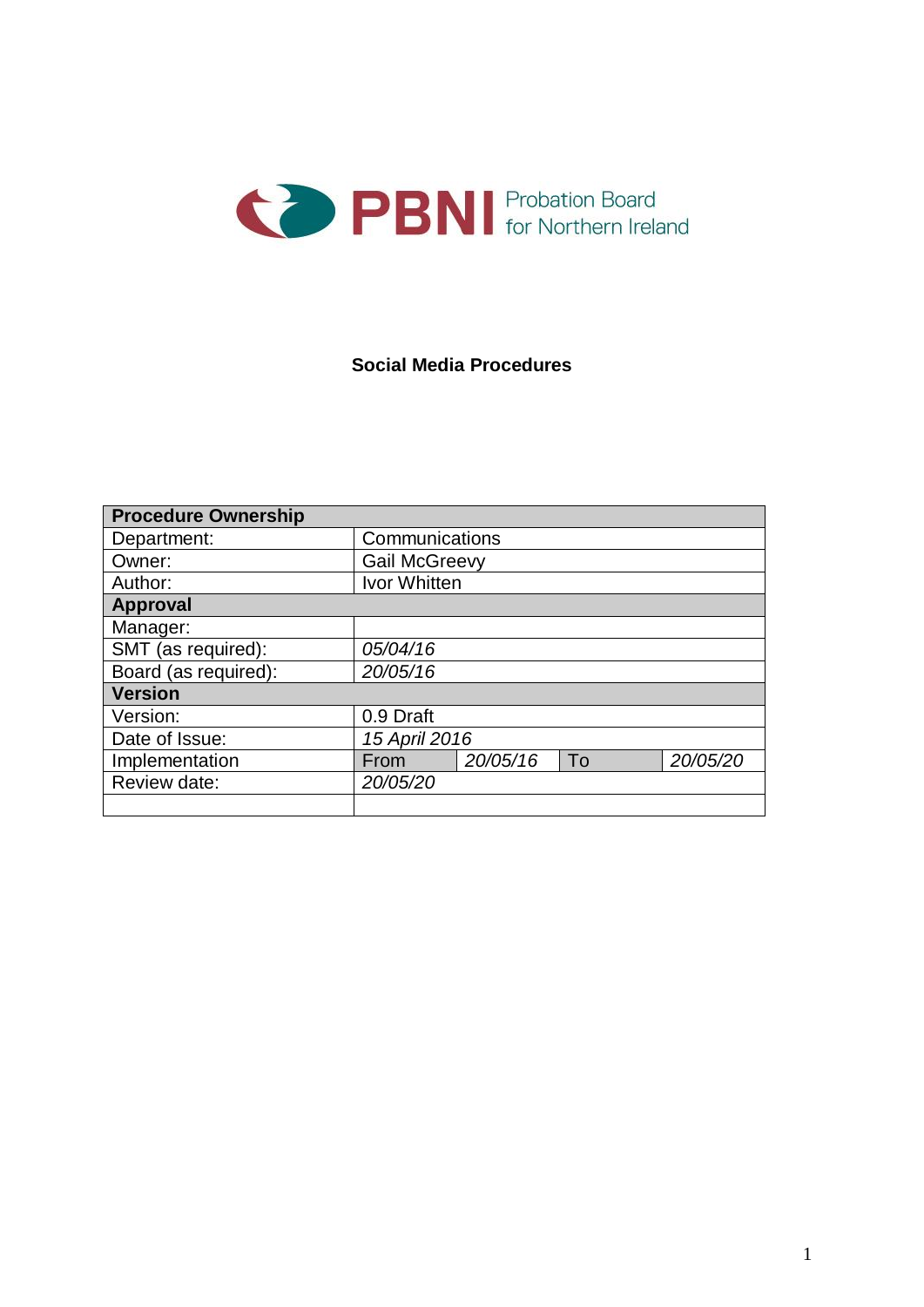### **Document Control**

| <b>Version No.</b> | <b>Date</b> | <b>Description</b>                          |  |
|--------------------|-------------|---------------------------------------------|--|
| 0.1                |             |                                             |  |
| 0.2                | 16 Dec 2015 | Changes made after<br>consultation exercise |  |
| 0.3                | 04 Jan 2016 | Changes made after<br>further feedback      |  |
| 0.4                | 27 Jan 2016 | Changes made after<br>further feedback      |  |
| 0.5                | 01 Mar 2016 | Changes re SMT                              |  |
| 0.6                | 07 Mar 2016 | Changes made after<br>further feedback      |  |
| 0.7                | 21 Mar 2016 | Changes made after<br>further feedback      |  |
| 0.8                | 15 Apr 2016 | Changes made after<br>further feedback      |  |
|                    |             |                                             |  |
|                    |             |                                             |  |
|                    |             |                                             |  |
|                    |             |                                             |  |
|                    |             |                                             |  |

### **Alternative Formats**

This documentation can be made available in alternative formats such as large print, Braille, disk, audio tape or in an ethnic-minority language upon request. Requests for alternative formats can be made to the Probation Board using the following contact information:

Equality Manager Probation Board for Northern Ireland 2<sup>nd</sup> Floor 80-90 North Street Belfast BT1 1LD Telephone number: 028 90262400 Fax No: 028 90262470 Textphone: 028 90262490 E-mail: [info@pbni.gsi.gov.uk](mailto:info@pbni.gsi.gov.uk)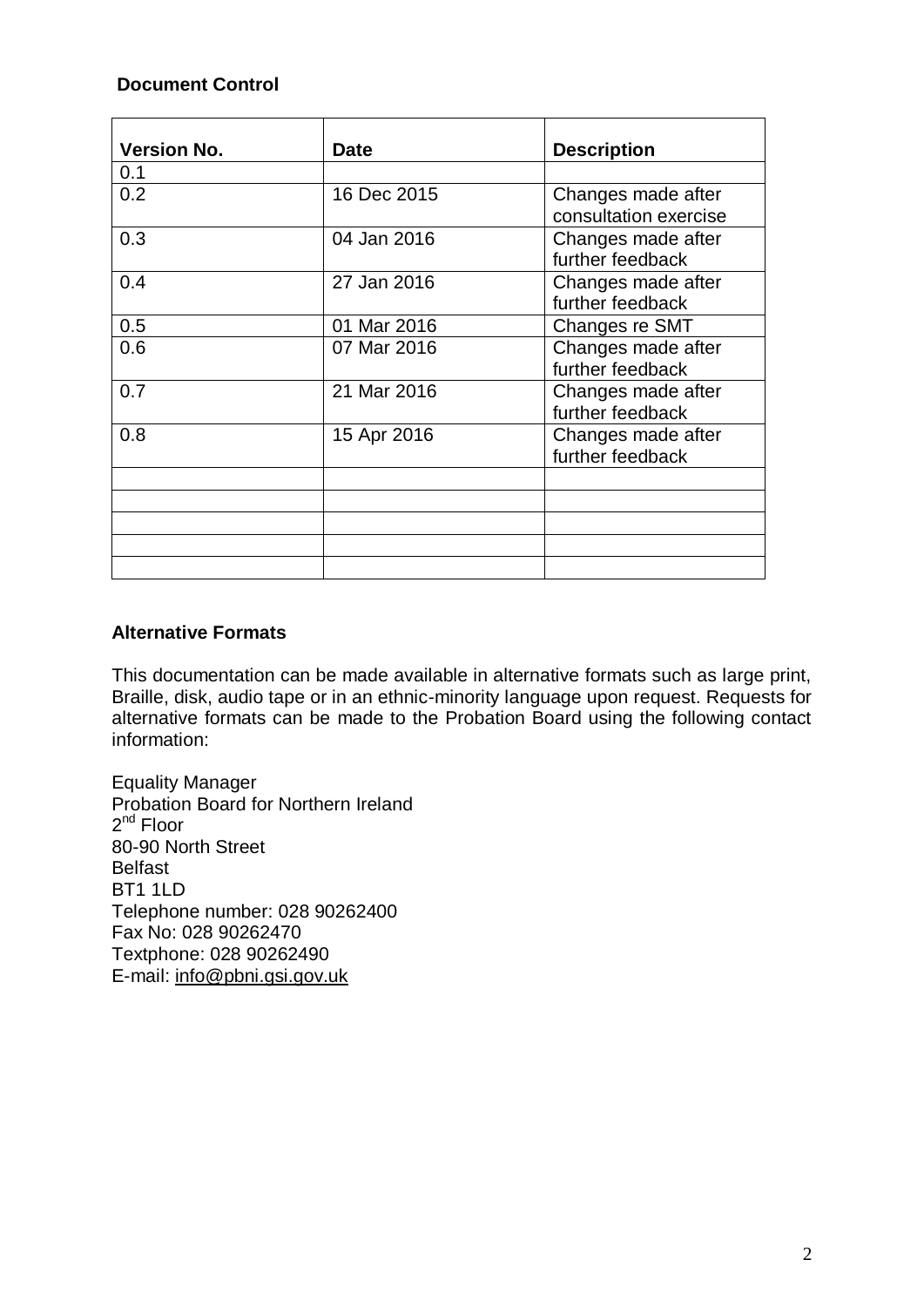# **Contents**

**1. Background**

# **2. Introduction**

- **3. Organisational platforms and permissions**
- **4. Staff using personal social media platforms**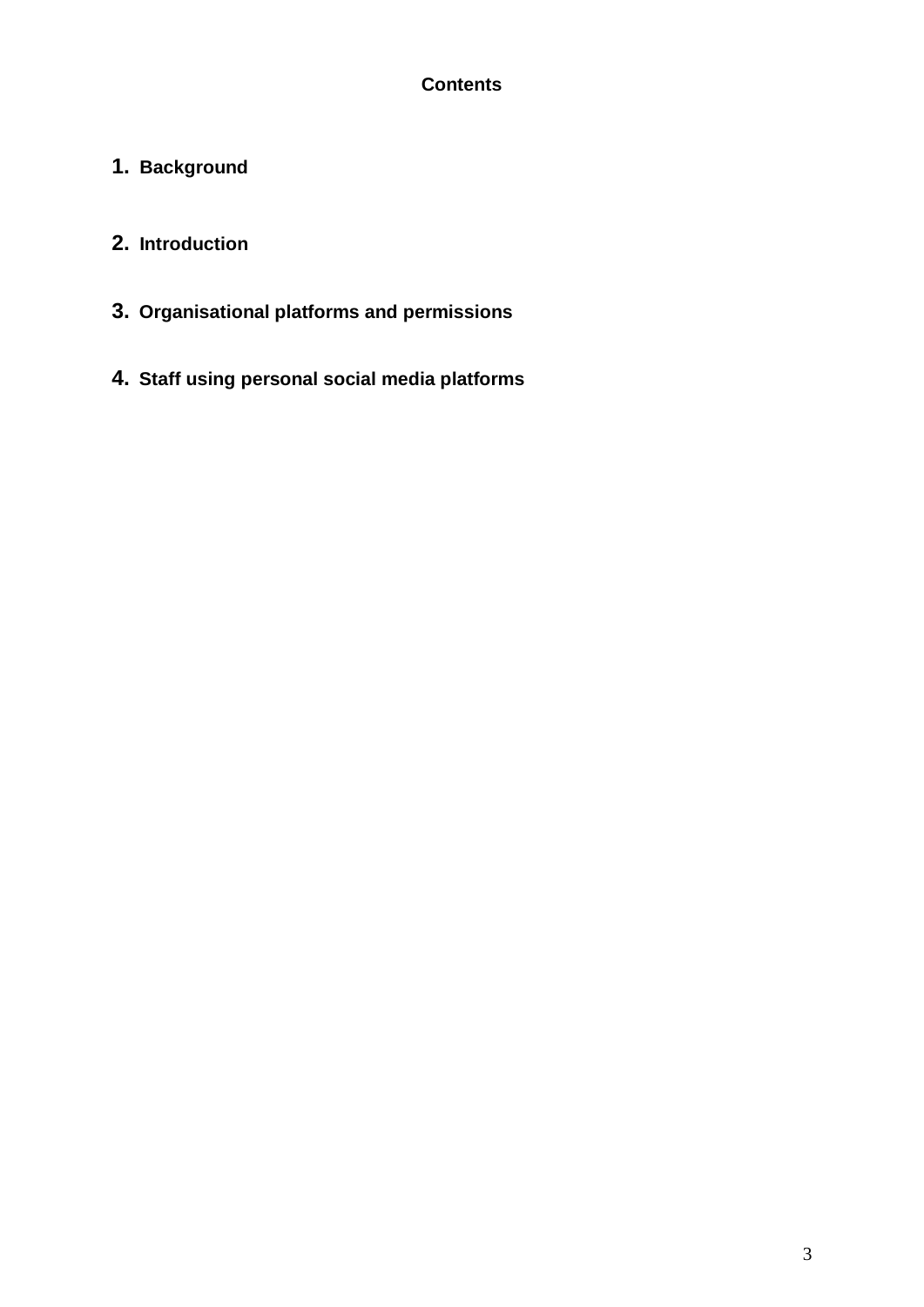## 1. **Background**

- 1.1. These PBNI social media procedures follow the principles set out in the Cabinet Office Social Media Guidance for Civil Servants 2014 [https://www.gov.uk/government/publications/social-media-guidance-for-civil](https://www.gov.uk/government/publications/social-media-guidance-for-civil-servants)[servants](https://www.gov.uk/government/publications/social-media-guidance-for-civil-servants) and the Northern Ireland Civil Service Handbook use of electronic communications. Communications, the section of the section of  $\epsilon$ . [https://www.dfpni.gov.uk/sites/default/files/publications/dfp/6.11-use-of](https://www.dfpni.gov.uk/sites/default/files/publications/dfp/6.11-use-of-electronic-communications.pdf)[electronic-communications.pdf](https://www.dfpni.gov.uk/sites/default/files/publications/dfp/6.11-use-of-electronic-communications.pdf)
- 1.2. These procedures have been shared with the Northern Ireland Social Care Council who were consulted on the policy and procedures.

### 2. **Introduction**

- 2.1.Social media is an important communications tool and as a public body PBNI can't afford to miss the opportunities it affords the organisation. From transparent policy making through to customer service and user insight, social media is a valuable method of communicating for the public sector.
- 2.2.Active engagement with social media presents real opportunities for PBNI to more effectively create a dialogue with stakeholders and to listen to issues being raised as well as responding to queries and building awareness of roles and responsibilities. This dialogue can help build confidence in and understanding of PBNI and can help PBNI get a better understanding of stakeholder views. Alongside other communications, social media can help PBNI to communicate with citizens in the places they already are; to consult and engage; and be more transparent and accountable. Social media can be used to consult and engage in relation to the formulation of policy and practice. It can be used to ask questions, to crowd-source views, or to raise awareness of roundtables and consultation events.
- 2.3.PBNI will have far greater traction with its audiences by having a multifaceted communications approach including using social media whether in a one-off scenario or more regular communications. This approach is endorsed in PBNI's communications strategy.
- 2.4.However there is also a need for staff using social media to understand the risks and responsibilities involved in engaging on social media both in work and outside of work.
- 2.5.This document sets out the responsibilities of staff. It explains how staff should use social media, both in a work and a private capacity, in a safe and responsible way.

### 3. **Organisational platforms and permissions**

- 3.1.PBNI has a number of social media platforms including a Twitter account, LinkedIn account and a Youtube account.
- 3.2.Information for those accounts is primarily generated by PBNI Communications Unit. However staff are encouraged to publicise information through the PBNI social media channel and should do so by contacting the Communications Unit, who will put the information out if it appropriate to do so.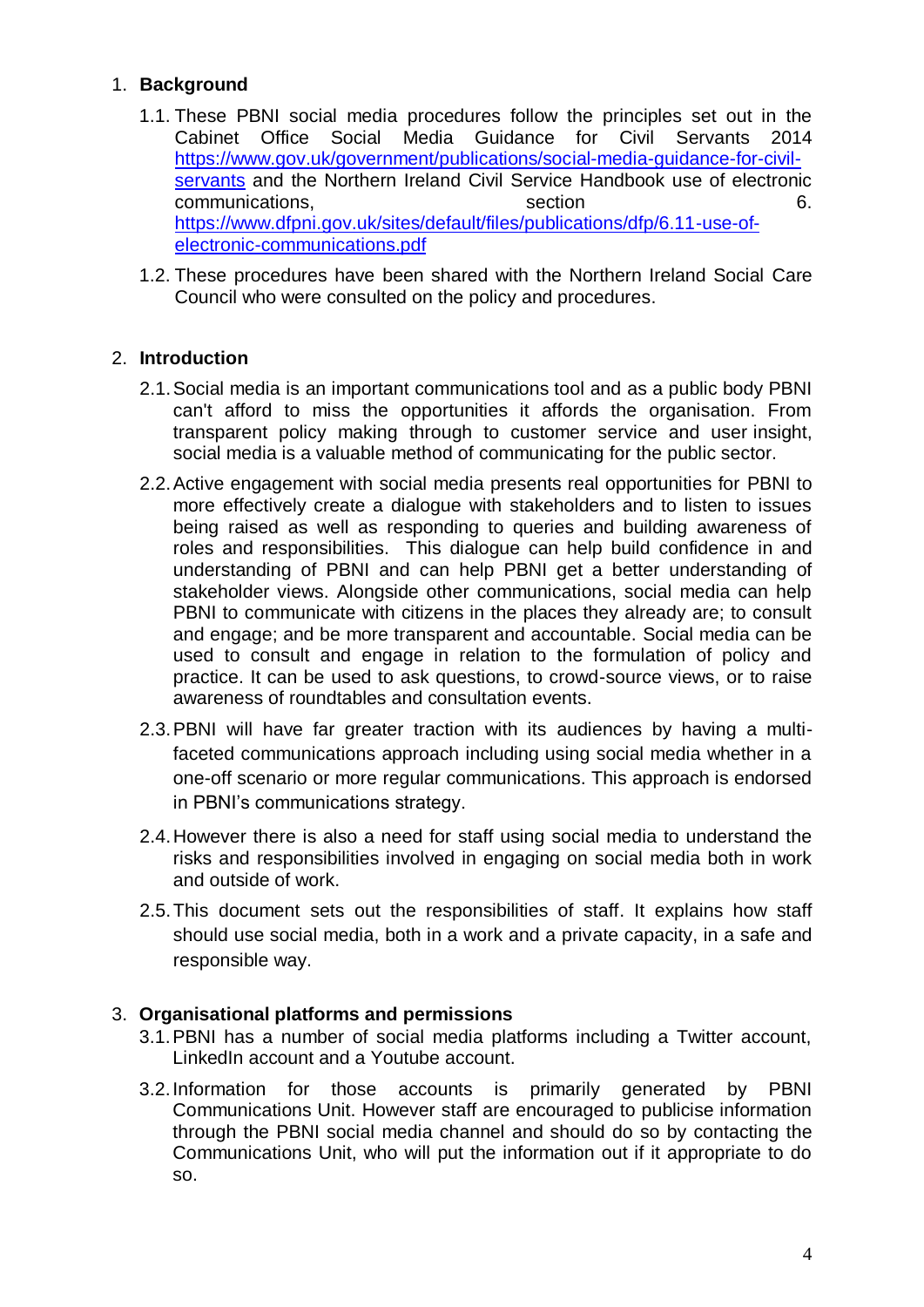- 3.3.Indeed PBNI want to encourage all staff who have good news stories, or who are attending events to contact the communications unit with that information so it may be issued via the appropriate social media channels.
- 3.4.All of the PBNI accounts will be used to explain to the public the work carried out by PBNI and raise awareness of PBNI's role in changing lives for safer communities.
- 3.5.PBNI social media channels are important communication tools that should be utilised as part of our wider communications strategy.
- 3.6.Social media channels are monitored during normal working hours and information is shared internally with relevant staff. If inappropriate comments on PBNI social media channels are brought to the attention of the Communications team, immediate action will be taken in accordance with moderation clauses listed below.
- 3.7.PBNI reserves the right to remove comments from PBNI's social media channels, without notification, including those which:
	- bully, harass or intimidate any individual or organisation
	- are unlawful, libellous, defamatory, abusive, threatening, harmful
	- are obscene, profane, sexually oriented or racially offensive
	- infringe or violate someone else's rights
	- discuss ongoing legal proceedings
	- discuss PBNI cases
	- are spam
	- advertise products or services

### 4. **Staff Using Personal Social Media Platforms**

- 4.1.All PBNI staff who use social media are expected to adhere to the same standards of propriety as would be expected in any other public forum, be it during work or in their own time. The simple rule to remember is that the principles covering the use of social and other digital media by PBNI in both a work and personal capacity are the same as those that apply for any other activity. Social media is a public forum and the same considerations would apply as, say, to speaking in public or writing for a publication either officially or out of work.
- 4.2.This policy applies regardless of whether the social media sites are accessed using PBNI IT facilities and equipment or equipment belonging to members of staff.
- 4.3.Therefore PBNI staff using their own social media platforms must adhere to PBNI Code of Conduct. All PBNI staff must adhere to the Code of Conduct which sets out the core values – integrity, honesty, objectivity and impartiality – and the standards of behaviour expected. See [http://www.pbni.org.uk/wp](http://www.pbni.org.uk/wp-content/uploads/2015/02/PBNI-Code-of-Conduct-for-Staff-19.11.13.pdf)[content/uploads/2015/02/PBNI-Code-of-Conduct-for-Staff-19.11.13.pdf](http://www.pbni.org.uk/wp-content/uploads/2015/02/PBNI-Code-of-Conduct-for-Staff-19.11.13.pdf)
- 4.4.In particular staff should have regard to Paragraph 10 in the PBNI's Code of Conduct, which states: "*Staff of PBNI who deal with the public should do so sympathetically, efficiently, promptly and without bias or maladministration. The public is entitled to expect the highest standards of conduct and service from all PBNI staff*."